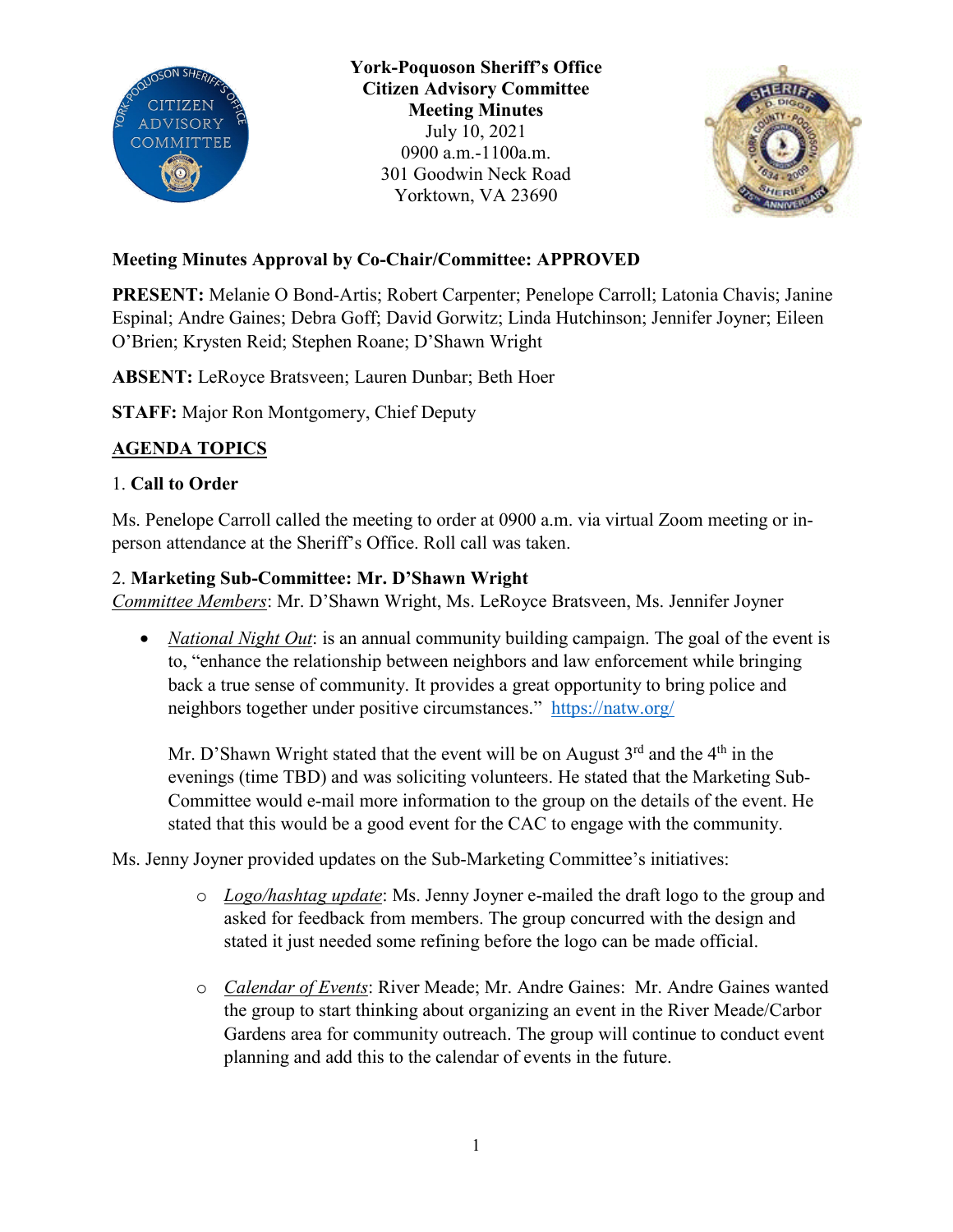

**York-Poquoson Sheriff's Office Citizen Advisory Committee Meeting Minutes** July 10, 2021 0900 a.m.-1100a.m. 301 Goodwin Neck Road Yorktown, VA 23690



The below initiatives, are still in the process of being completed and the team will provide updates on a monthly basis:

- o CAC brochure
- o Facebook page
- o Elevator speech for committee

### 3. **How Tasers Work: Sergeant Ratcliffe**

• Sgt Ratcliffe provided an educational update on how the Sheriff's Office employs tasers He educated the group on the use of force continuum and the importance of the police force using non-lethal methods and de-escalation measures when apprehending suspects. Major Montgomery discussed the Virginia state laws in regards to the use of tasers. He also stated that the Sheriff's Office uses situational scenarios when training officers with the use of tasers and Sgt Ratcliffe stated that there are laws and guidelines on the use of tasers in the police force.

#### 4. **Bylaws Sub-Committee: Mr. Dave Gorwitz**

*Committee Members*: Mr. Dave Gorwitz, Ms. Janine Espinal, Mr. Stephen Roane

Mr. Dave Gorwitz addressed determining the list of active members on the CAC. Presently, there are 19 members on the committee. Mr. Gorwitz wanted to ensure that the committee is abiding by the stipulations in the CAC Bylaws, which states:

Section 1. Number – The Committee shall consist of no less than twelve (12) members and no more than fifteen members (15). The members shall be appointed in such a manner so that the terms of not more than fifty percent (50%) of the membership expire in any year.

Mr. Gorwitz stated that in order to ensure no more than 50% come off of the committee in any particular year, the by-laws state that the initial membership will be split with 50% of the members having a two-year term and 50% of the members having a three-year term. He recommended that the group determine each person's term before we bring on any new members, as new members brought on the committee prior to the expiration of someone's term should be told they would fill the unexpired term of that person.

Mr. Gorwitz also mentioned that in order to ensure representation from throughout the County and Poquoson, the CAC may want to consider having an equal number of representatives from each of the County's districts plus Poquoson. Two members from each of the five county districts plus two from Poquoson equals twelve members plus three at-large members will get us